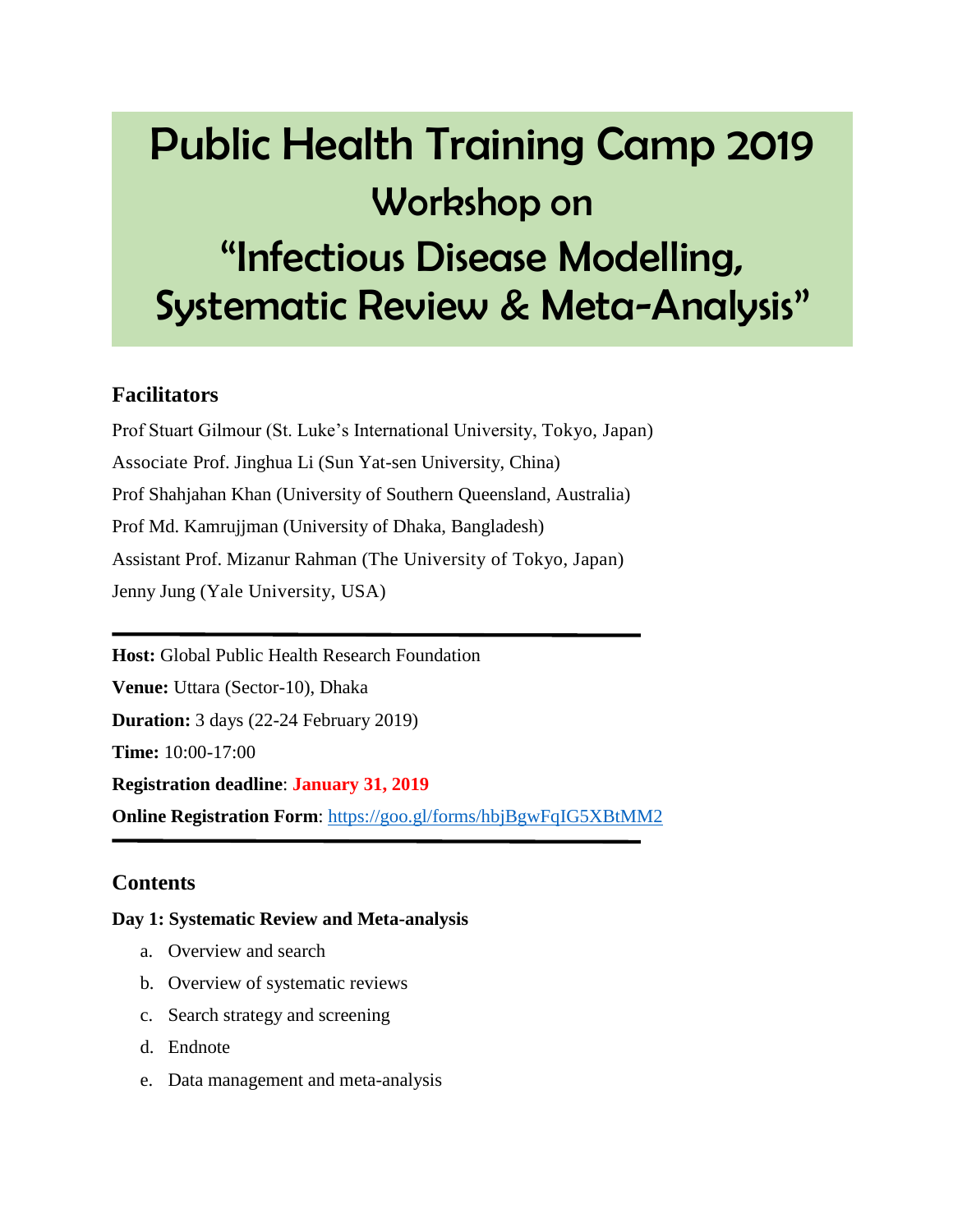- f. Introduction to meta-analysis
- g. Effect measures in meta-analysis
- h. Estimators and Standard Errors of effect sizes
- i. Heterogeneity
- j. Publication bias
- k. Data extraction and management use Stata
- l. Statistical models in meta-analysis
	- Inverse variance weight
	- Fixed effect model
	- Random effects model
	- Inverse variance heterogeneity model

#### **Day 2: Meta-analysis models and methods**

- a. Meta-regression and sub-group analysis
- b. Meta-analysis for continuous and binary outcome variables
- c. Meta-analysis use Stata
- d. Introduction to infectious disease modeling
- e. Types of disease model
- f. Mathematical overview
- g. Introduction to simulation tools

#### **Day 3: Infectious Disease Modelling**

- a. Example: HIV in China
- b. Simulation: Modeling HIV among injecting drug users
- c. Practical exercise: Comparing policy options for an HIV epidemic among injecting drug users

## **NB: NB: Participants are required to bring a laptop to class, with EndNote, Stata version 11 or more and R and RStudio installed.**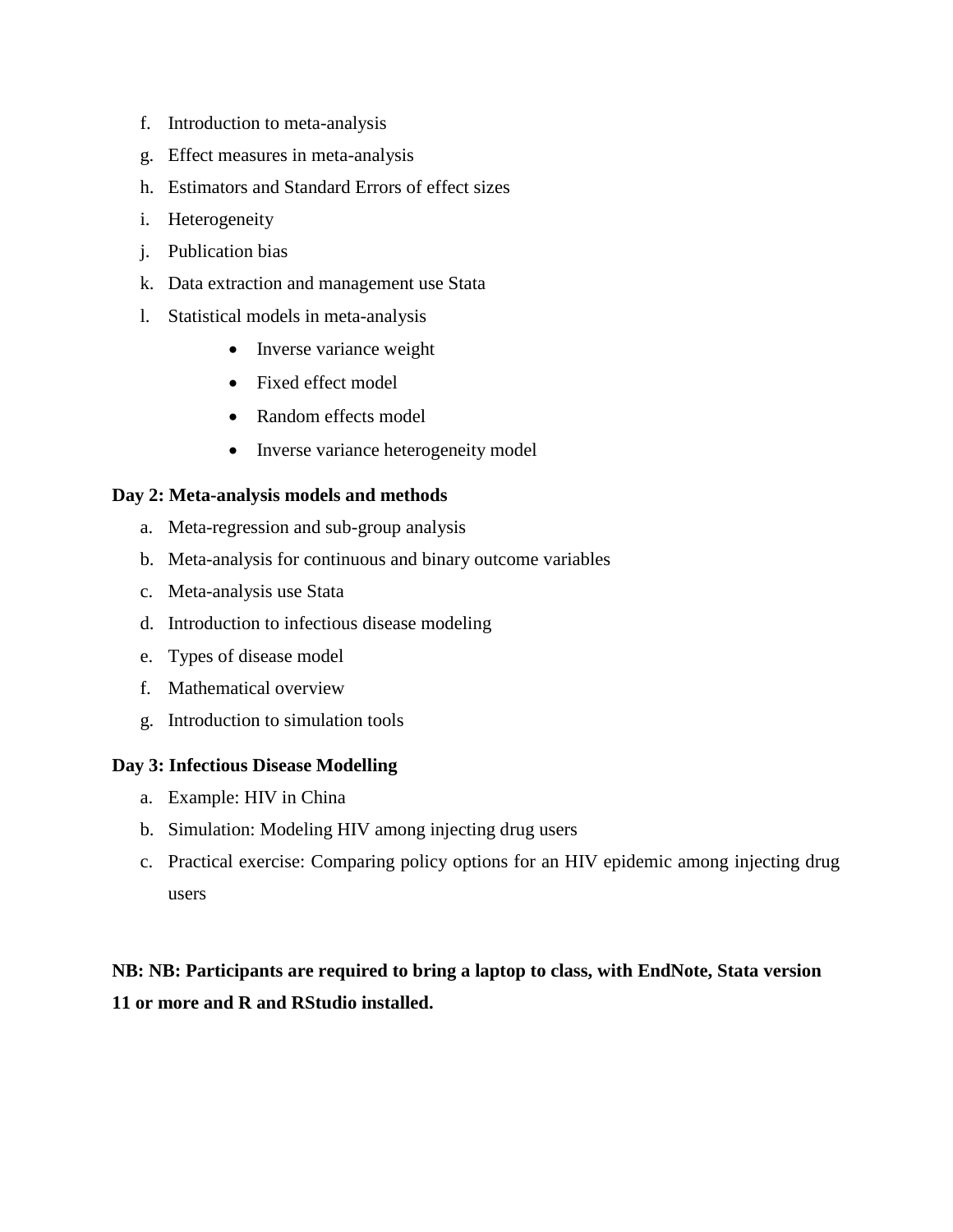#### **Description**

#### **Systematic Reviews**

Due to the exponentially growing quantity of scientific literature, it is critical to synthesize reliable research for evidence-based decision making. Systematic reviews play a vital role in providing updated and reliable synthesis of established evidence. This three day course covers systematic review, from a fundamental understanding to step-by-step guidance on how to independently conduct a systematic review and meta-analysis. The course covers key topics including: developing a focused question; literature search and screening; data management and extraction; quality assessment of studies; assessment of bias; and handling heterogeneity. The course also presents basic statistical methods such as selection of models for qualitative and quantitative metaanalysis, fixed and random-effects models, subgroup analysis, source of bias, and meta-regression. Participants will have the opportunity to gain practical experience by conducting practical tasks and by the end of the course, they will gain necessary skills to conduct their own high quality systematic review and meta-analysis.

#### **Infectious Disease Modeling**

Infectious disease models are an increasingly important component of modern policy-making. They are used for projecting the future path of epidemics, for assessing the pandemic risk of new disease outbreaks such as Ebola virus and SARS, and for comparing the potential benefits of different interventions and disease management policies. This course will introduce these models, show how they differ from classical epidemiological studies, and give students an opportunity to develop a basic mathematical model. The course covers the basic mathematics required for building infectious disease models, introduces different types of disease models with examples, and provides an overview of how to answer policy questions using mathematical modeling. Students will have the opportunity to develop and implement their own mathematical model and to use it to test interventions. Students for this course will need to have a basic understanding of the software package R in order to fully benefit from the practical component of the class.